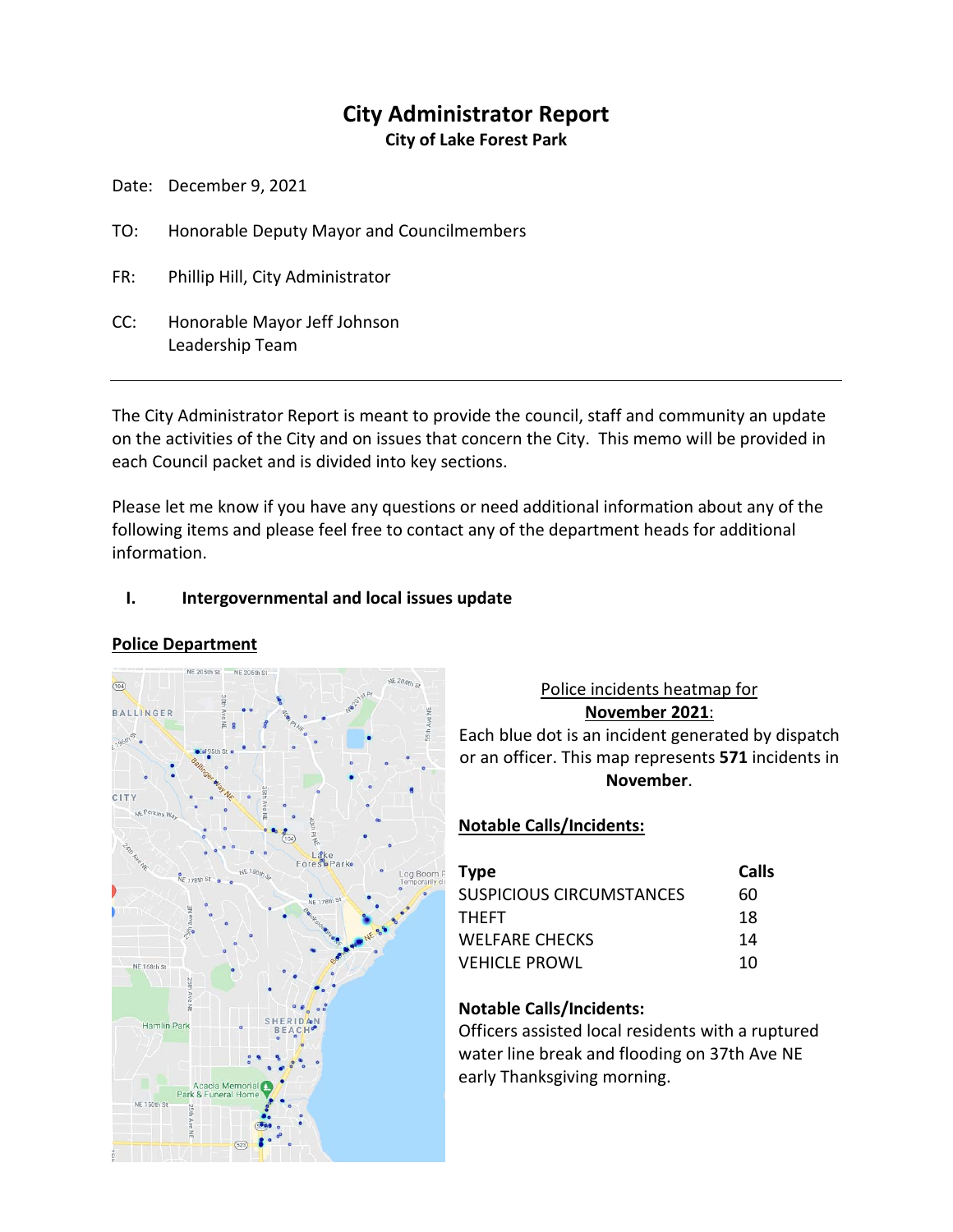A resident returned home after Thanksgiving and discovered their vehicle was missing. Officers determined an unknown subject had burglarized their home. A video showed the suspect was possibly carrying a firearm. The investigation is ongoing.

An argument between an Amazon delivery driver and resident of apartment complex over a parking spot. The driver grabbed the resident's cell phone and threw on the roof of a vehicle while 911 was being called. The resident declined to press charges. The driver stated he was frightened, being a black man in a white neighborhood.

A single vehicle, roll over, injury collision occurred in the 17000 block of SR522. The driver was determined to be driving impaired.





Officers had multiple separate contacts with homeless individuals in and around area parks. All subjects contacted refused services and left the area without issue.

An officer stopped a vehicle and determined the driver was driving impaired (DUI), the driver fled from the officer when asked to step from vehicle. Bothell later located vehicle, which fled from them as well.

# **II. Internal City Information**

# **City Employees Meet Wellness Participation and Engagement Goal for WellCity Award**

On December 2, 2021, the City of Lake Forest Park fulfilled one of the critical WellCity requirements that gauges engagement and participation. The standard states that a minimum of 50% of employees with AWC Trust medical insurance must demonstrate health engagement by redeeming 350 points for their \$35 Wellness Reward in Health Central. Lee Aalund, Human Resources Director, has worked arduously during COVID to attain the WellCity award in the past two years, despite the fact that much of the time, employees are working remotely. This standard is important to ensure that Lake Forest Park maintains this honor by being a 2022 WellCity. Winning the WellCity award means the City and employees get a 2% discount on medical premiums for Regence and Kaiser Permanente through AWC.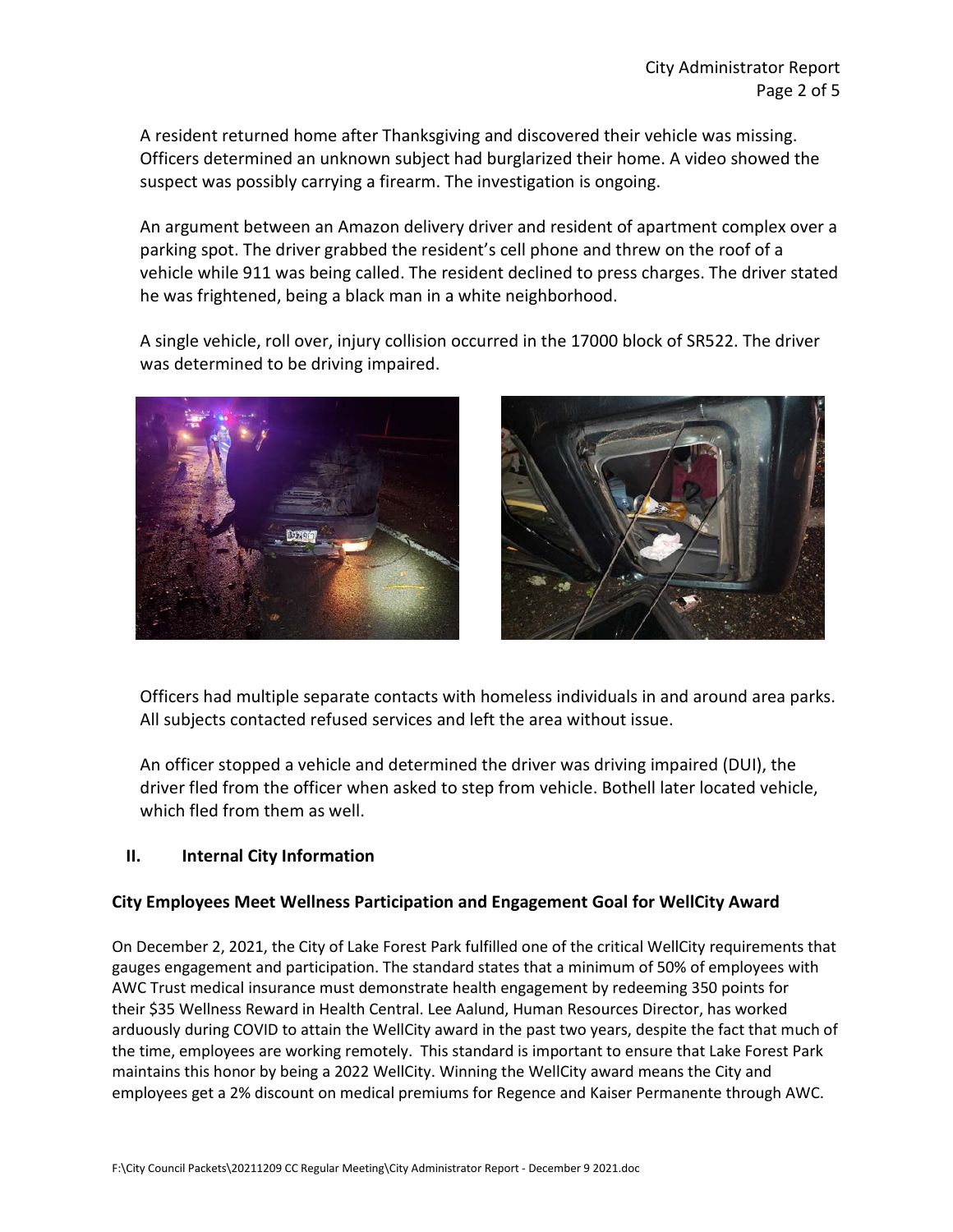#### **The City of Lake Forest Park Gains Rare Lakefront Property for Public Access**

Forterra Completes Creative Buy-and-Hold Transfer of Lake Washington Property for Conservation

Highlights

· Conserves two parcels of Lake Washington waterfront

· This site provides the only Lake Washington public access along the five-mile stretch of the Burke-Gilman Trail

· Prevents private development of a key waterfront property on Lake Washington

LAKE FOREST PARK, WA —Forterra today transferred Lake Washington waterfront property to the City of Lake Forest Park in a two-year, \$5 million strategy to conserve key parcels from development.

In 2019, these properties went into bankruptcy, and the City of Lake Forest Park wanted to buy them for conservation and public recreation but did not have the funds readily available to acquire them. The City of Lake Forest Park asked Forterra to step in to buy, hold then resell the property to the City when it had acquired the requisite funds for purchase.

"Gaining public access to Lake Washington helps ground us in the special place we live," said Michelle Connor, Forterra president and CEO. "In an exemplary act of civic courage, the City of Lake Forest Park seized the opportunity for its residents and visitors to realize the aspiration of its identity. We are proud to have supported that."

This is a property with great potential for recreation, connecting the Burke-Gilman Trail and Lake Washington. This site will provide the only public access along the five-mile stretch of the trail from Matthews Beach Park to Log Boom Park along the northwest shore of the lake. It will also be the only public shoreline in Lake Forest Park.

"This is a great moment in the history of Lake Forest Park," said Mayor Jeff Johnson. "With the support of the City Council and the determination of key city staff, we have provided an exceptional amenity for this and future generations."

"We could not have done this without the partnership and support of Forterra, Washington State Recreation and Conservation Office, the Washington Wildlife and Recreation Program, Conservation Futures, the State Department of Commerce, King County voters, County Councilmember Rod Dembowski, Senator David Frockt, Representative Gerry Pollet and Representative Javier Valdez," said City Council Chair Phillippa Kassover. "They all understood the value of this park property to our community and were willing to advocate for the preservation of this lakeshore for enjoyment by everyone."

On November 30th, Forterra finalized the sale and transfer of the lakefront property to the City, completing a two-year conservation strategy that leveraged Forterra's ability to act quickly through a guaranteed loan from its Guarantor program. The City of Lake Forest Park looks forward to the next stage of a public planning and design of the park space, which is set to commence in 2022.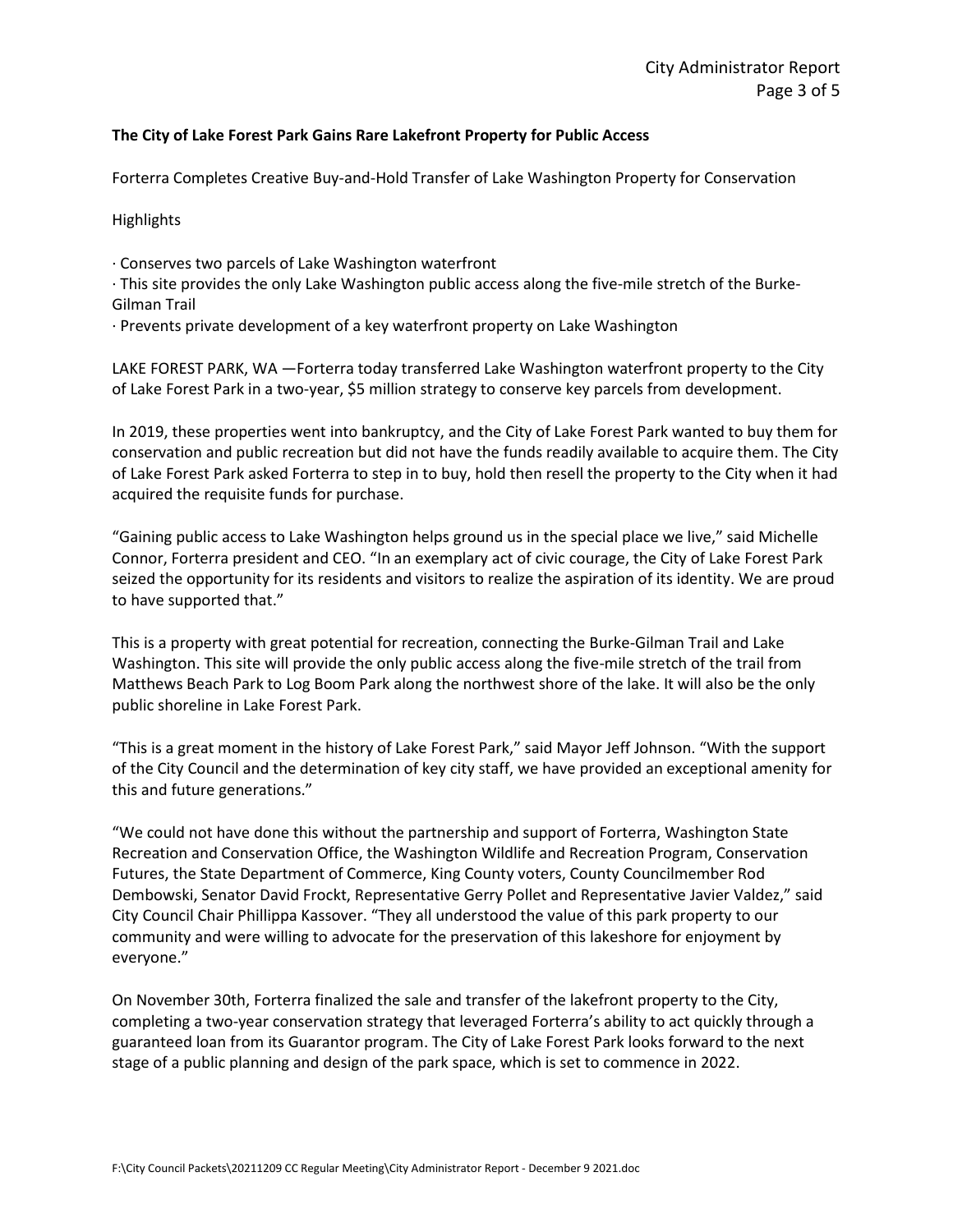

- **III. Council Information**
- **IV. Response to Citizen and Council Comments**

*Contract Reporting*

**Legislative Update**

**Community Events**

**Upcoming City Sponsored Events**

#### **Meetings**

#### **[Planning Commission Meeting \(virtual meeting\)](https://www.cityoflfp.com/Calendar.aspx?EID=2123&month=12&year=2021&day=3&calType=0)**

December 14, 2021, 7:00 PM - 9:00 PM This meeting will be held virtually. City Hall is currently closed to the public. Please review information provided on the agenda, once it is available, for details on how to participate in the meeting.